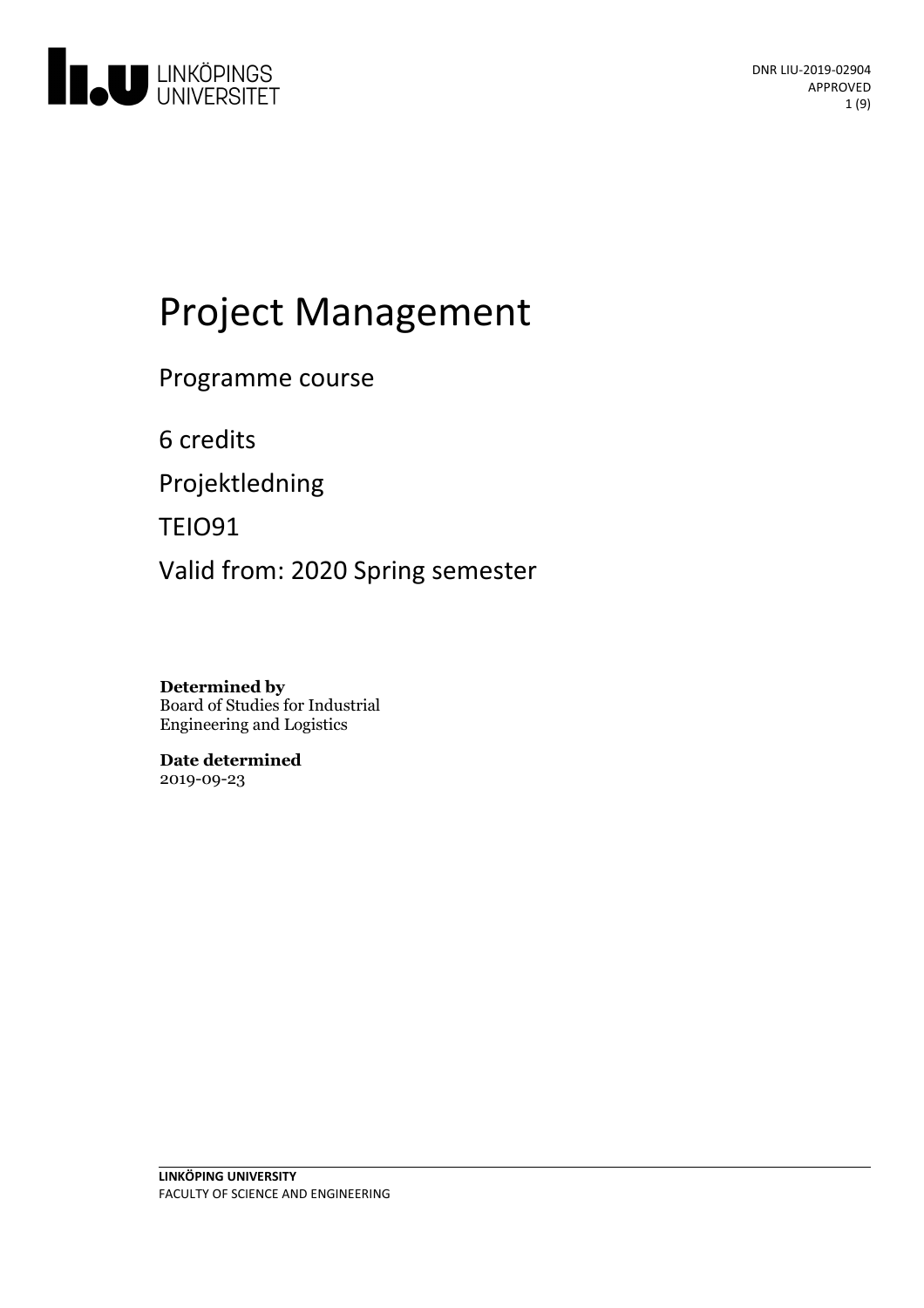# Main field of study

Industrial Engineering and Management

Course level

First cycle

### Advancement level

 $G<sub>2</sub>X$ 

### Course offered for

- Master's Programme in Intelligent Transport Systems and Logistics
- Master of Science in Industrial Engineering and Management International
- Master of Science in Industrial Engineering and Management

### Specific information

May not be included in the same degree as TEIO04.

### Entry requirements

Note: Admission requirements for non-programme students usually also include admission requirements for the programme and threshold requirements for progression within the programme, or corresponding.

# Prerequisites

Industrial Economics

# Intended learning outcomes

After the course the student should be able to

- Use models and theories concerning organisation, management and control of various industrial projects.<br>• Motivate project models and methods considering the project context and
- conditions.<br>• Explain the consequences of project leadership for individuals, groups and
- result.

### Course content

Project methods and tools. Project planning. Research of industrial project management. The project manager's role. Different types of projects and project control

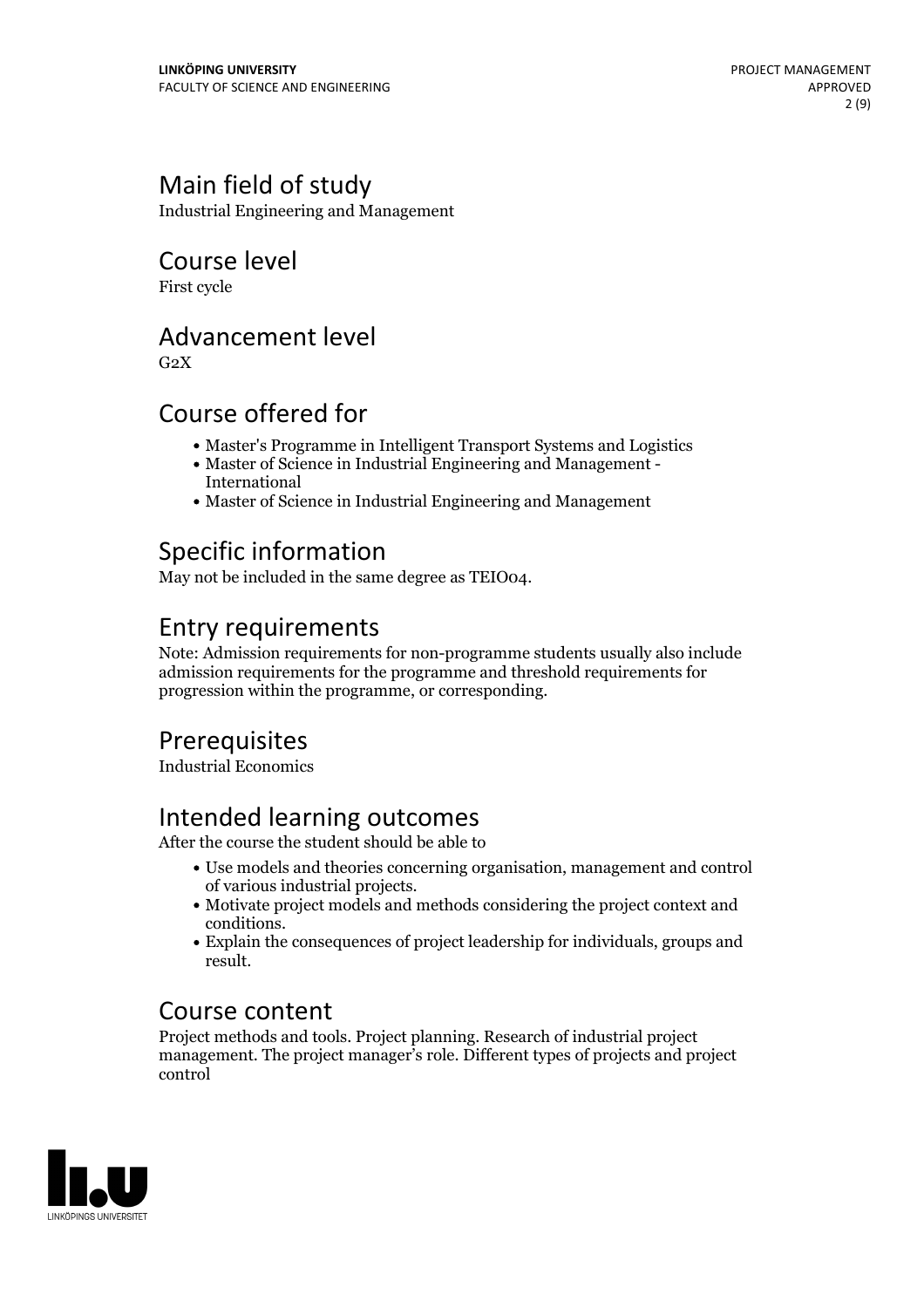### Teaching and working methods

It is possible to follow the course online.

### Examination

| TEN <sub>1</sub> | Written exam | 3 credits | U, 3, 4, 5 |
|------------------|--------------|-----------|------------|
| UPG1             | Project work | 3 credits | U, G       |

### Grades

Four-grade scale, LiU, U, 3, 4, 5

# Other information

*Supplementary courses:* Project based organisation and management

#### **About teaching and examination language**

The teaching language is presented in the Overview tab for each course. The examination language relates to the teaching language as follows:

- If teaching language is Swedish, the course as a whole or in large parts, is taught in Swedish. Please note that although teaching language is Swedish, parts of the course could be given in English. Examination language is
- Swedish.<br>• If teaching language is Swedish/English, the course as a whole will be taught in English if students without prior knowledge of the Swedish language participate. Examination language is Swedish or English
- $\bullet$  If teaching language is English, the course as a whole is taught in English. Examination language is English.

#### **Other**

The course is conducted in a manner where both men's and women's

experience and knowledge are made visible and developed. The planning and implementation of <sup>a</sup> course should correspond to the course syllabus. The course evaluation should therefore be conducted with the course syllabus as a starting point.

### Department

Institutionen för ekonomisk och industriell utveckling

# Director of Studies or equivalent

Dag Swartling

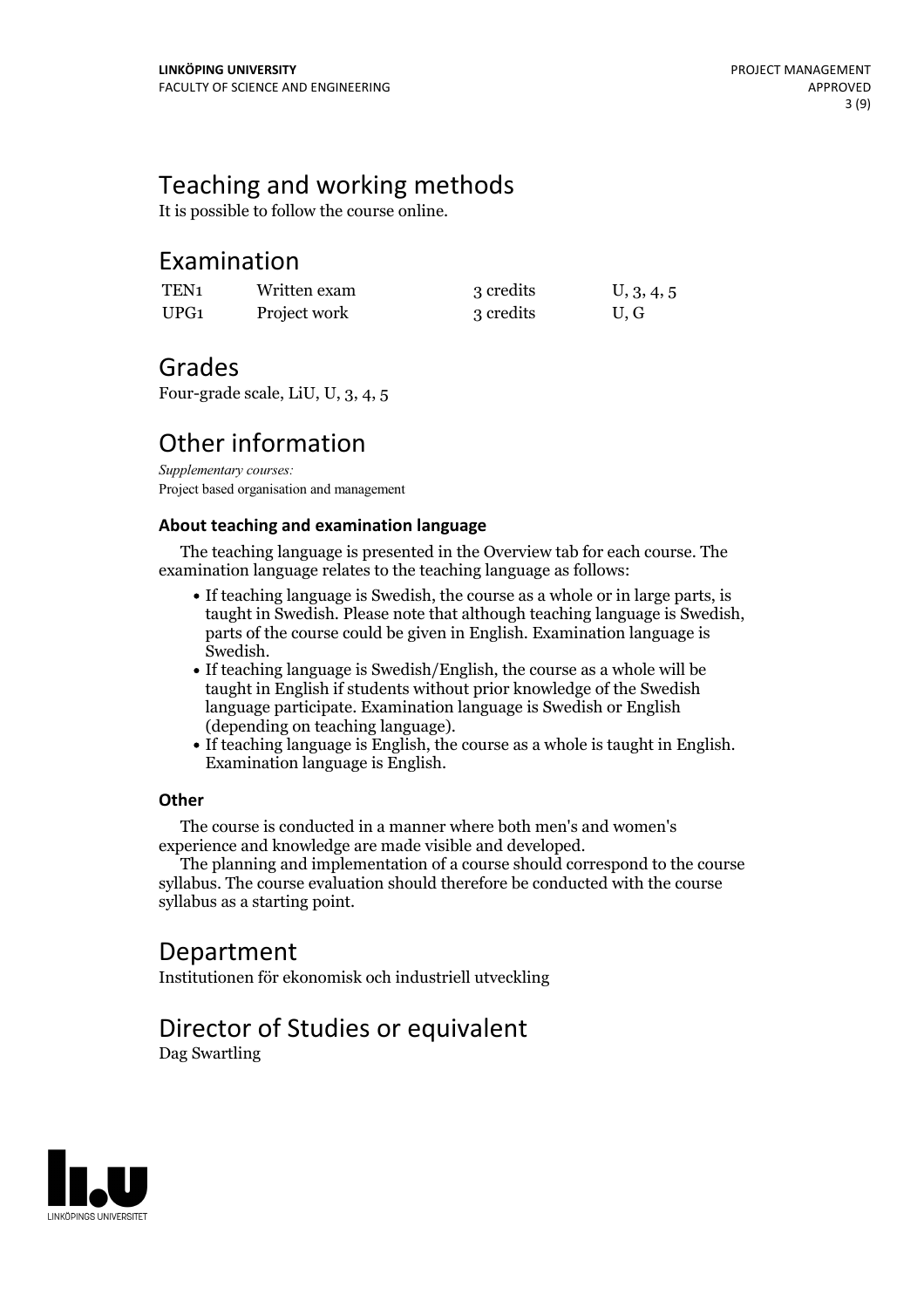# Examiner

Jörgen Sandin

# Education components

Preliminary scheduled hours: 1 h Recommended self-study hours: 159 h

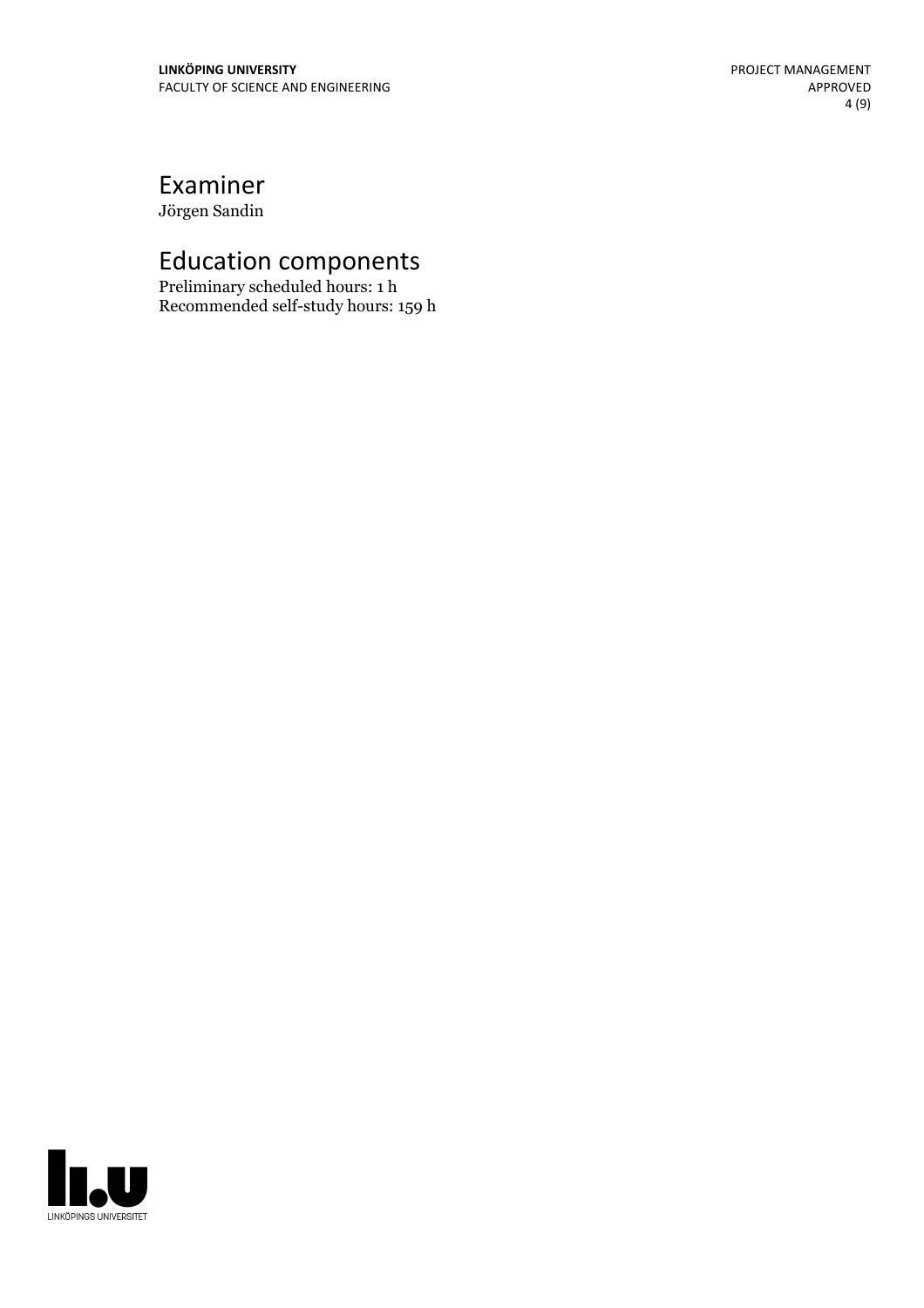# **Common rules**

#### **Course syllabus**

A syllabus must be established for each course. The syllabus specifies the aim and contents of the course, and the prior knowledge that a student must have in order to be able to benefit from the course.

### **Timetabling**

Courses are timetabled after a decision has been made for this course concerning its assignment to a timetable module.

#### **Interrupting a course**

The vice-chancellor's decision concerning regulations for registration, deregistration and reporting results (Dnr LiU-2015-01241) states that interruptions in study are to be recorded in Ladok. Thus, all students who do not participate in a course for which they have registered must record the interruption, such that the registration on the course can be removed. Deregistration from <sup>a</sup> course is carried outusing <sup>a</sup> web-based form: https://www.lith.liu.se/for-studenter/kurskomplettering?l=en.

### **Cancelled courses**

Courses with few participants (fewer than 10) may be cancelled or organised in a manner that differs from that stated in the course syllabus. The Dean is to deliberate and decide whether a course is to be cancelled or changed from the course syllabus.

### **Guidelines relatingto examinations and examiners**

For details, see Guidelines for education and examination for first-cycle and second-cycle education at Linköping University, http://styrdokument.liu.se/Regelsamling/VisaBeslut/917592.

An examiner must be employed as a teacher at LiU according to the LiU Regulations for Appointments

(https://styrdokument.liu.se/Regelsamling/VisaBeslut/622784). For courses in second-cycle, the following teachers can be appointed as examiner: Professor (including Adjunct and Visiting Professor), Associate Professor (including Adjunct), Senior Lecturer (including Adjunct and Visiting Senior Lecturer), Research Fellow, or Postdoc. For courses in first-cycle, Assistant Lecturer (including Adjunct and Visiting Assistant Lecturer) can also be appointed as examiner in addition to those listed for second-cycle courses. In exceptional cases, a Part-time Lecturer can also be appointed as an examiner at both first- and second cycle, see Delegation of authority for the Board of Faculty of Science and Engineering.

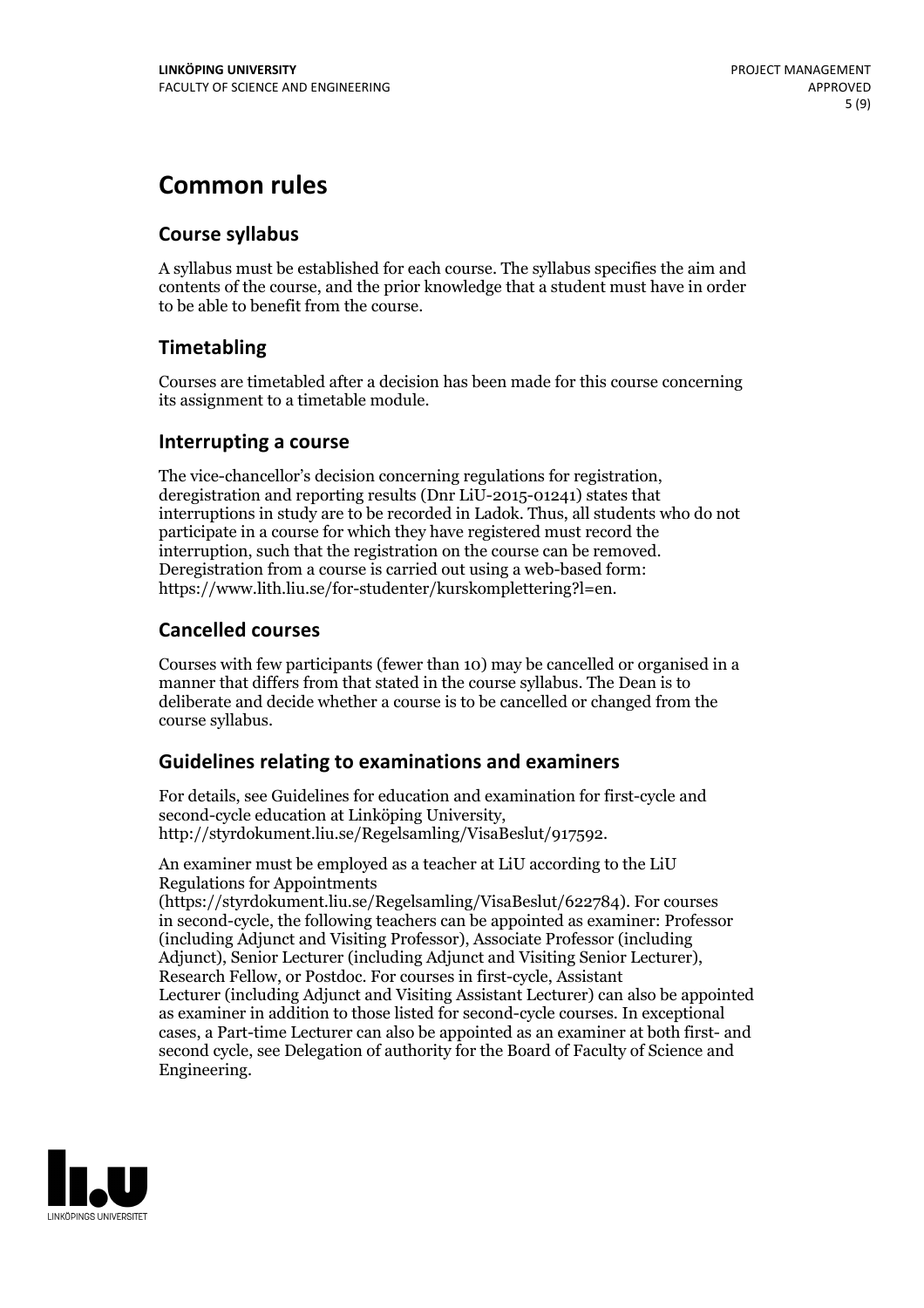#### **Forms of examination**

#### **Examination**

Written and oral examinations are held at least three times a year: once immediately after the end of the course, once in August, and once (usually) in one of the re-examination periods. Examinations held at other times are to follow a decision of the board of studies.

Principles for examination scheduling for courses that follow the study periods:

- courses given in VT1 are examined for the first time in March, with re-examination in June and August
- courses given in VT2 are examined for the first time in May, with re-examination in August and October
- courses given in HT1 are examined for the first time in October, with re-examination in January and August
- courses given in HT2 are examined for the first time in January, with re-examination in March and in August.

The examination schedule is based on the structure of timetable modules, but there may be deviations from this, mainly in the case of courses that are studied and examined for several programmes and in lower grades (i.e. 1 and 2).

Examinations for courses that the board of studies has decided are to be held in alternate years are held three times during the school year in which the course is given according to the principles stated above.

Examinations for courses that are cancelled orrescheduled such that they are not given in one or several years are held three times during the year that immediately follows the course, with examination scheduling that corresponds to the scheduling that was in force before the course was cancelled or rescheduled.

When a course is given for the last time, the regular examination and two re-<br>examinations will be offered. Thereafter, examinations are phased out by offering three examinations during the following academic year at the same times as the examinations in any substitute course. If there is no substitute course, three examinations will be offered during re-examination periods during the following academic year. Other examination times are decided by the board of studies. In all cases above, the examination is also offered one more time during the academic year after the following, unless the board of studies decides otherwise.

If a course is given during several periods of the year (for programmes, or on different occasions for different programmes) the board or boards of studies determine together the scheduling and frequency of re-examination occasions.

#### **Registration for examination**

In order to take an examination, a student must register in advance at the Student Portal during the registration period, which opens 30 days before the date of the examination and closes 10 days before it. Candidates are informed of the location of the examination by email, four days in advance. Students who have not

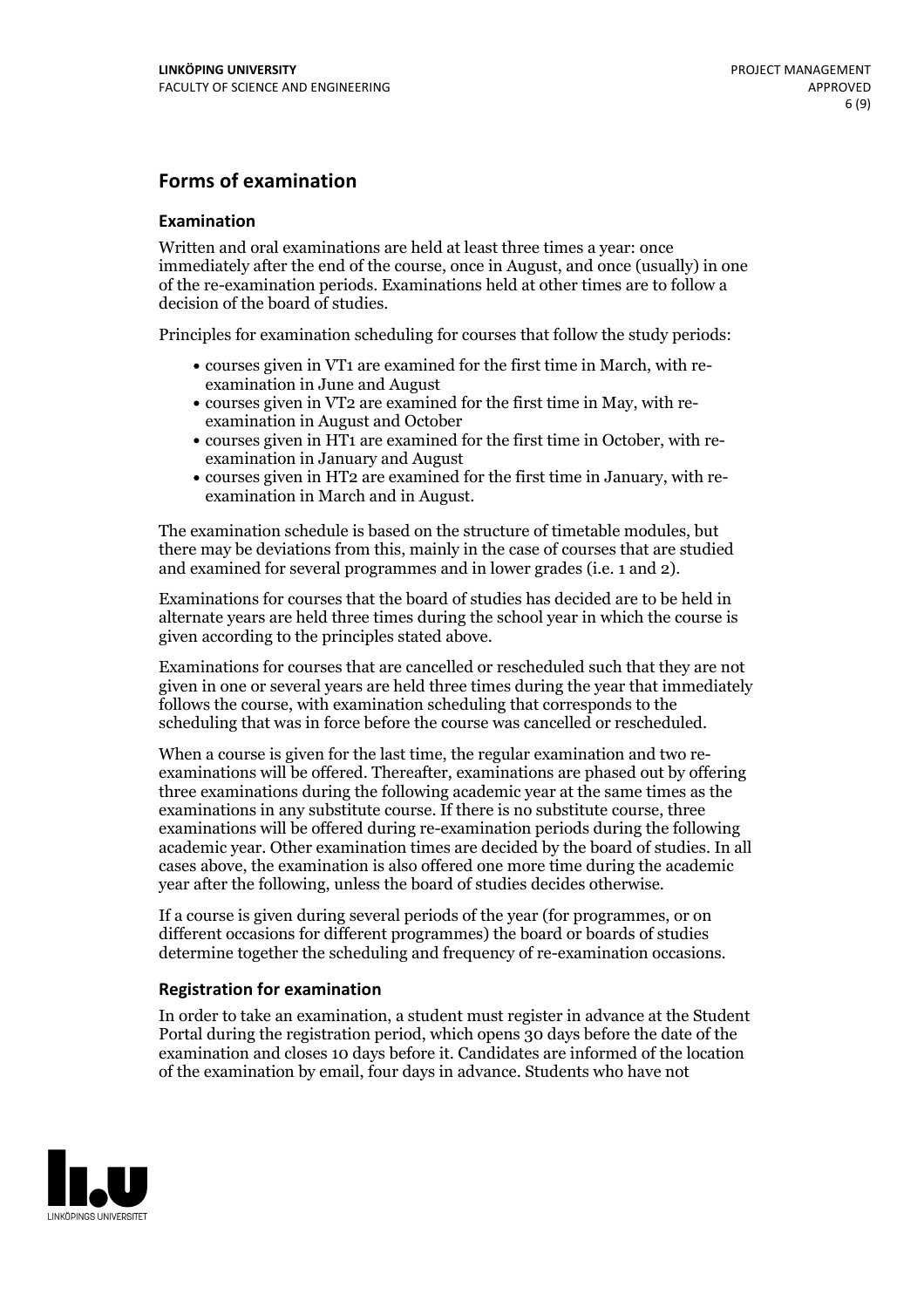registered for an examination run the risk of being refused admittance to the examination, if space is not available.

Symbols used in the examination registration system:

\*\* denotes that the examination is being given for the penultimate time.

\* denotes that the examination is being given for the last time.

#### **Code of conduct for students during examinations**

Details are given in a decision in the university's rule book: http://styrdokument.liu.se/Regelsamling/VisaBeslut/622682.

#### **Retakes for higher grade**

Students at the Institute of Technology at LiU have the right to retake written examinations and computer-based examinations in an attempt to achieve a higher grade. This is valid for all examination components with code "TEN" and "DAT". The same right may not be exercised for other examination components, unless otherwise specified in the course syllabus.

A retake is not possible on courses that are included in an issued degree diploma.

#### **Retakes of other forms of examination**

Regulations concerning retakes of other forms of examination than written examinations and computer-based examinations are given in the LiU guidelines

http://styrdokument.liu.se/Regelsamling/VisaBeslut/917592.

#### **Plagiarism**

For examinations that involve the writing of reports, in cases in which it can be assumed that the student has had access to other sources (such as during project work, writing essays, etc.), the material submitted must be prepared in accordance with principles for acceptable practice when referring to sources (references or quotations for which the source is specified) when the text, images, ideas, data,  $\vec{e}$  etc. of other people are used. It is also to be made clear whether the author has reused his or her own text, images, ideas, data, etc. from previous examinations, such as degree projects, project reports, etc. (this is sometimes known as "self- plagiarism").

A failure to specify such sources may be regarded as attempted deception during examination.

#### **Attempts to cheat**

In the event of <sup>a</sup> suspected attempt by <sup>a</sup> student to cheat during an examination, or when study performance is to be assessed as specified in Chapter <sup>10</sup> of the Higher Education Ordinance, the examiner is to report this to the disciplinary board of the university. Possible consequences for the student are suspension from study and a formal warning. More information is available at https://www.student.liu.se/studenttjanster/lagar-regler-rattigheter?l=en.

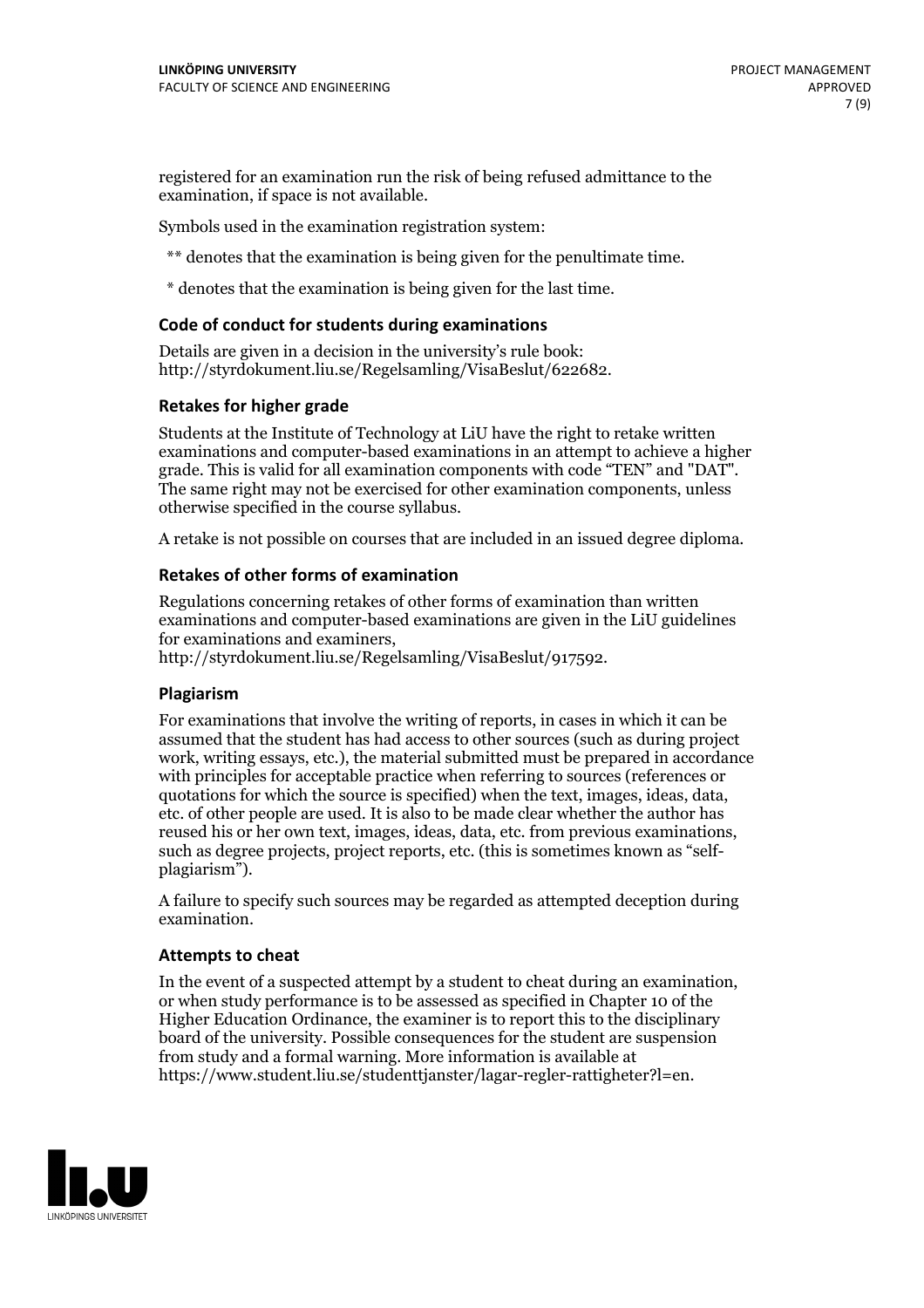#### **Grades**

The grades that are preferably to be used are Fail (U), Pass (3), Pass not without distinction  $(4)$  and Pass with distinction  $(5)$ .

- 1. Grades U, 3, 4, 5 are to be awarded for courses that have written
- examinations. 2. Grades Fail (U) and Pass (G) may be awarded for courses with <sup>a</sup> large degree of practical components such as laboratory work, project work and group work. 3. Grades Fail (U) and Pass (G) are to be used for degree projects and other
- independent work.

#### **Examination components**

- 
- 1. Grades U, 3, 4, <sup>5</sup> are to be awarded for written examinations (TEN). 2. Examination components for which the grades Fail (U) and Pass (G) may be awarded are laboratory work (LAB), project work (PRA), preparatory written examination (KTR), oral examination (MUN), computer-based
- examination (DAT), home assignment (HEM), and assignment (UPG). 3. Students receive grades either Fail (U) or Pass (G) for other examination components in which the examination criteria are satisfied principally through active attendance such as other examination (ANN), tutorial group (BAS) or examination item (MOM). 4. Grades Fail (U) and Pass (G) are to be used for the examination
- components Opposition (OPPO) and Attendance at thesis presentation (AUSK) (i.e. part of the degree project).

For mandatory components, the following applies: If special circumstances prevail, and if it is possible with consideration of the nature of the compulsory component, the examiner may decide to replace the compulsory component with another equivalent component. (In accordance with the LiU Guidelines for education and examination for first-cycle and second-cycle education at Linköping University, http://styrdokument.liu.se/Regelsamling/VisaBeslut/917592).

For written examinations, the following applies: If the LiU coordinator for students with disabilities has granted a student the right to an adapted examination for a written examination in an examination hall, the student has the right to it. If the coordinator has instead recommended for the student an adapted examination or alternative form of examination, the examiner may grant this if the examiner assesses that it is possible, based on consideration of the course objectives. (In accordance with the LiU Guidelines for education and examination for first-cycle and second-cycle education at Linköping University, http://styrdokument.liu.se/Regelsamling/VisaBeslut/917592).

The examination results for a student are reported at the relevant department.

### **Regulations (applyto LiU in its entirety)**

The university is a government agency whose operations are regulated by